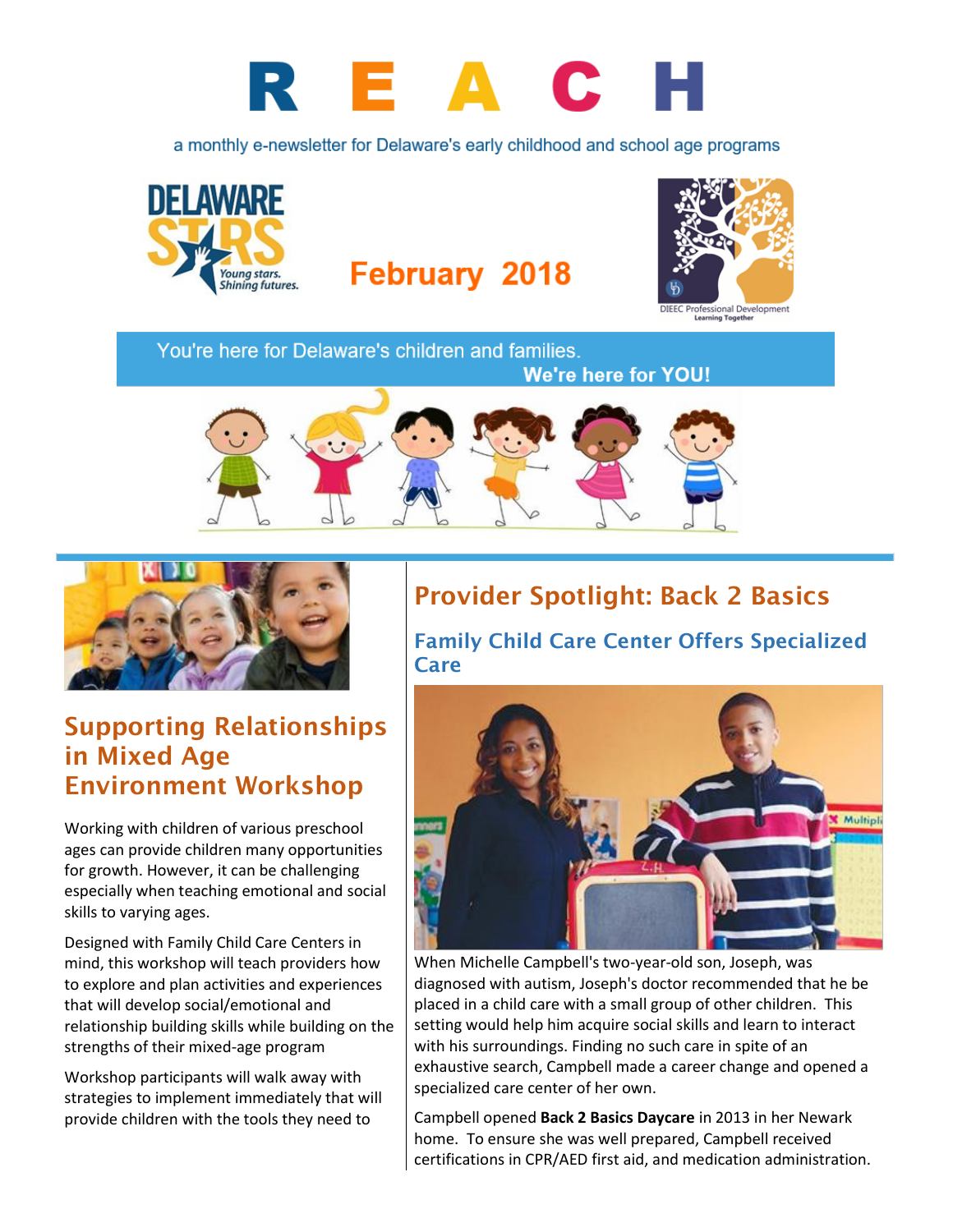relate to others, often helping to prevent behavior problems.

This article provides additional information on what providers can do to help toddlers build this important skill set. The article is available at:

[https://www.zerotothree.org/resources/241-](https://www.zerotothree.org/resources/241-24-36-months-social-emotional-development) [24-36-months-social-emotional-development](https://www.zerotothree.org/resources/241-24-36-months-social-emotional-development)

Check out this workshop and others by going to:<https://dieecpd.org/registry/calendar>



#### DIEEC Instructor Lends Expertise

As you know, DIEEC's Professional Development is quality assured. What you might not be aware of are the qualifications of our instructors. In many cases, our instructors hold advance degrees and are recognized as leaders in the field of early child hood education.

A case in point is Christine Skrobot, one of our instructors, recently contributed to an article on infant equipment in child care centers.

Her research looked at the growing use of confinement devices such as high chairs, cribs, etc. This increased use has raised concern that too much confinement can contribute to a range of developmental and motor issues.

The article titled "The Use of Infant Confinement Equipment in Community-Based Child Care Centers: An Analysis of Centers Participating in a Statewide Quality Rating and Improvement System" is available in the *Maternal and Child Health Journal*, Vol 17, pg. 7-17.

Additionally, she partnered with Stars to create child-specific learning curriculums to ensure children are reaching their developmental goals.

Fully armed with these tools, Campbell accepts children diagnosed with ADHD and with other special needs. Although Back 2 Basics primarily serves children with special needs, it also accepts children with no known conditions. On average, the day care serves up to six children daily and offers meals and snacks. In fact, Campbell grows her own fruits and vegetables in her home garden, which she uses as part of the children's meals from June to November.

According to Campbell, the rewards of providing a special needsspecific day care outweigh the challenges. One of the best rewards is that she's able to spend time with Joseph each morning before he leaves to catch the bus to middle school and meet him each afternoon when he returns.

Campbell is also grateful to provide families of special needs children the comfort and services her day care offers. "I'm glad to take the frustration of my journey and turn it into a positive outcome for others," she said.

## Stars News



#### *Celebrating Ten Years of Delaware Stars*

At the Family Council Meeting on January 25th, the Office of Early Learning along with Secretary of Education Susan Bunting and Governor John Carney recognized the first programs to join Stars. This celebration is the kick off of activities in honor of the tenth anniversary of Stars.

This celebration comes on the heels of Governor Carney including the funding of Stars in his "State of the State" address - a strong endorsement for the state's continued commitment to early childhood education.

### OEL Launches New Website

The Office of Early Learning just unveiled its new, user-friendly website[. https://www.doe.k12.de.us/Page/3675.](https://www.doe.k12.de.us/Page/3675) The new website features new and expanded program information.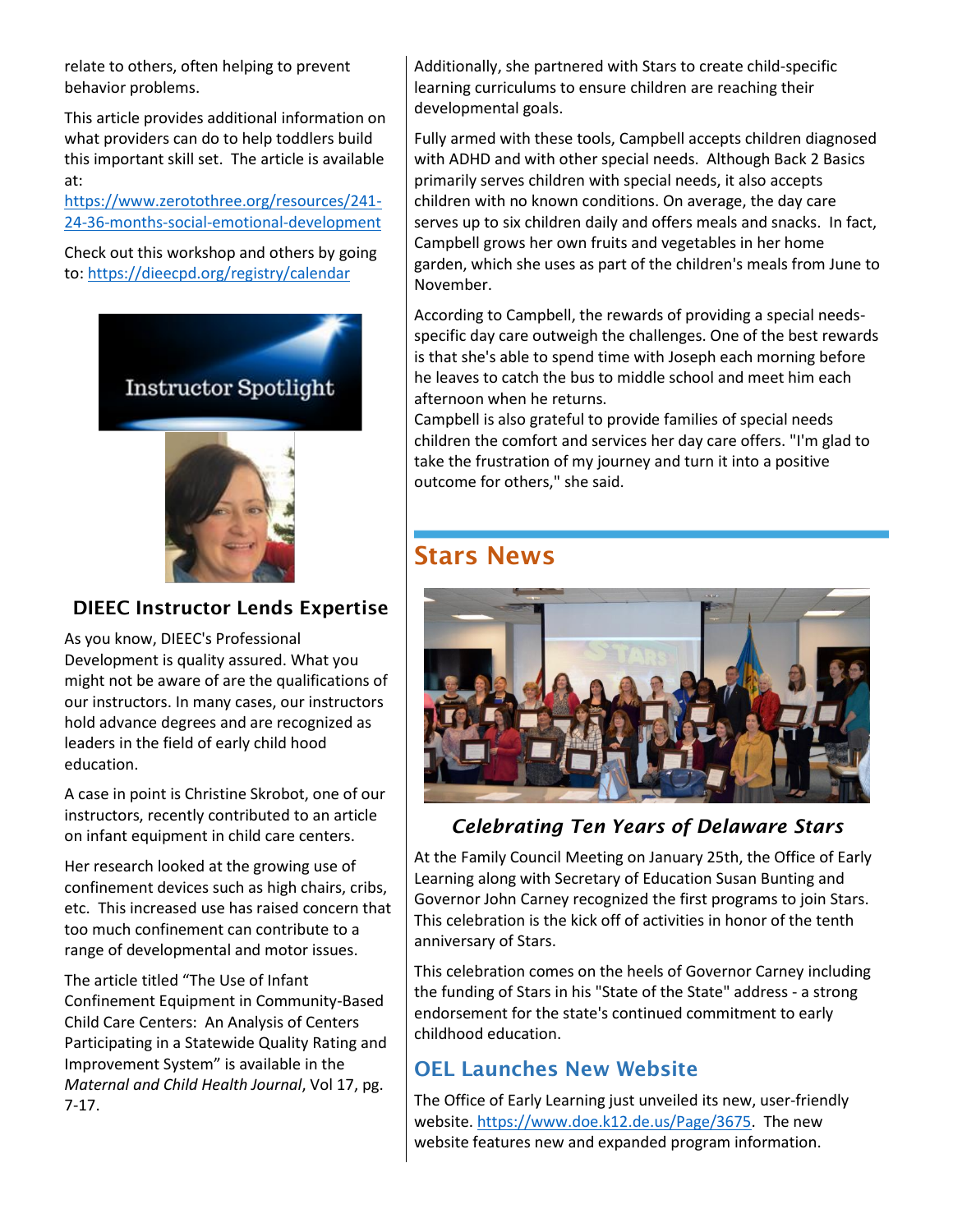# Save the Date!

#### "Making a Difference" Conference April 13th & 14th

Mark your calendar now for the "Making a Difference" Conference" to be held on April 13th and 14th. The annual conference for early childhood professionals will be at the DTCC Terry Campus in Dover.

Registration opens Thursday, February 9, 2018.

## Credential Updates - Important News

Please read the attached flyer *Creating Credential Pathways through Higher Education* for important details related to managing your credentials for 2018.



## Readers Corner

## Does Preschool Pay Off?

The answer is a resounding yes! In a new report researchers were able to show that Tulsa's prekindergarten program has significant, positive effects on students' outcomes and well-being through middle school. This is the first long-term study of a universal prekindergarten programs that shows how children benefit.

Check out the complete article from NPR that overviews this study done in Oklahoma.

## Not all Books are Created Equal

#### Research in this article

[https://www.scientificamerican.com/article/for](https://www.scientificamerican.com/article/for-baby-rsquo-s-brain-to-benefit-read-the-right-books-at-the-right-time/) [-baby-rsquo-s-brain-to-benefit-read-the-right](https://www.scientificamerican.com/article/for-baby-rsquo-s-brain-to-benefit-read-the-right-books-at-the-right-time/)[books-at-the-right-time/](https://www.scientificamerican.com/article/for-baby-rsquo-s-brain-to-benefit-read-the-right-books-at-the-right-time/) underscores the importance of reading to children; however,

Frequently used links such as child care locator, kindergarten registration information, and resources are readily available on the new website's homepage. Early learning educators can learn how to qualify to teach in a childcare setting, learn about Delaware Stars or about early intervention services for children with special education needs. Likewise, families and community groups can find information about Early Head Start and Head Start Programs, and Parents As Teachers among other programs.



## Social Media - Follow Stars on Twitter and Instagram

We are excited to announce we are now on Twitter and Instagram. Follow us on:

Twitter - [@UD\\_DEStars](https://twitter.com/UD_DEStars) - [https://twitter.com/UD\\_DEStars](https://twitter.com/UD_DEStars)

Instagram - [UD\\_DEStars](https://www.instagram.com/ud_destars/) [https://www.instagram.com/ud\\_destars/](https://www.instagram.com/ud_destars/)

Our expanded presence in social media allow us to showcase what you're doing as well as provide you with valuable information through different platforms.



February is Black History Month and Stars will use social media to recognize our fellow citizens who have changed the course of history through their contributions and courageous actions.